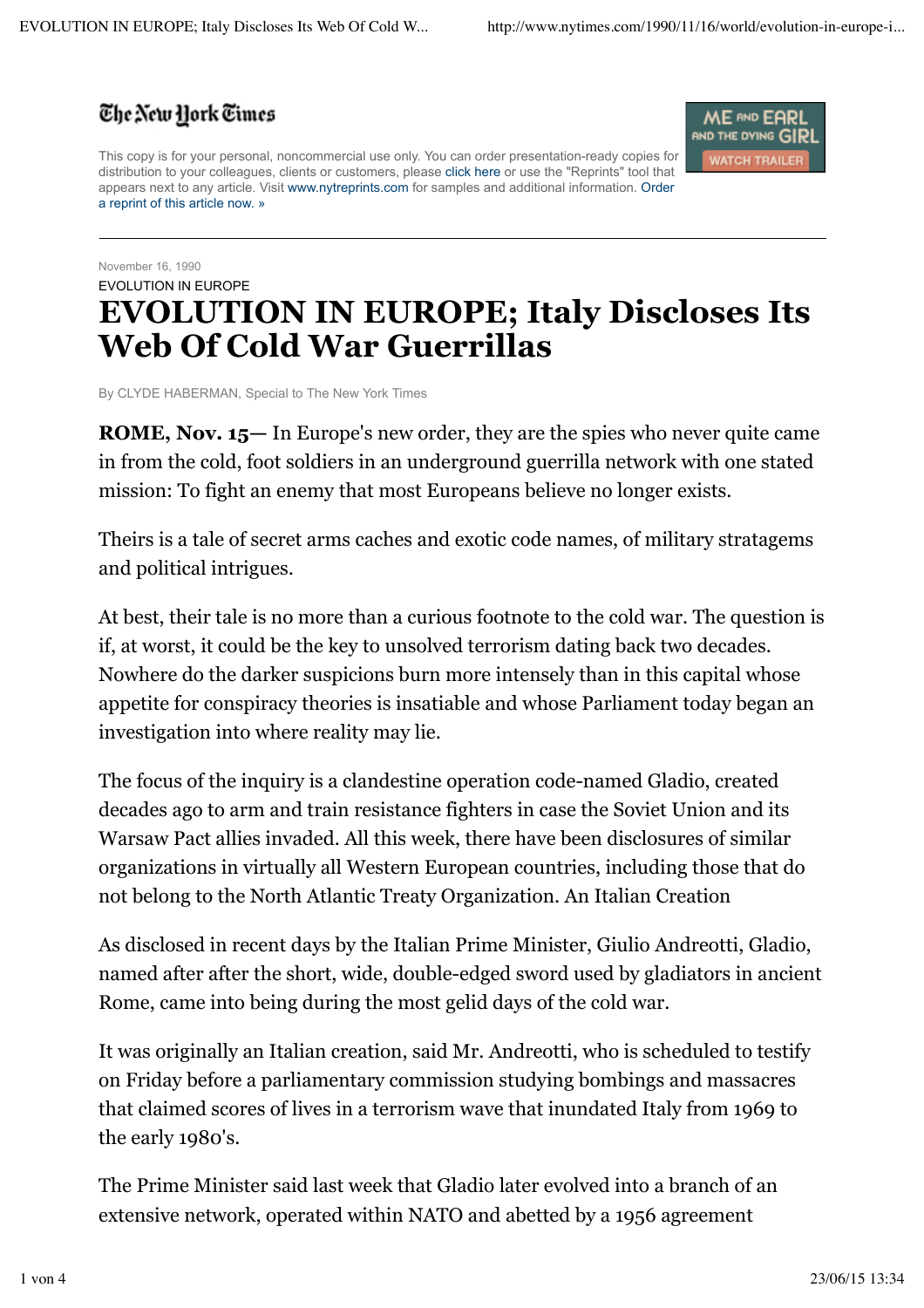between the United States and Italian secret services. Over the years, he says, 622 Italians belonged to the operation -- civilians who were trained by intelligence operatives and who had fought in World War II or served in the peacetime forces. Preparing the Guerrillas

Germany, France, Belgium, the Netherlands, Greece and Luxembourg have all acknowledged that they maintained Gladio-style networks to prepare guerrilla fighters to leap into action in the event of a Warsaw Pact invasion. Many worked under the code name Stay Behind. Greece called its operation Red Sheepskin.

News reports in recent days assert that similar programs have also existed in Britain, Norway, Portugal, Spain, Austria, Turkey and Denmark, and even in neutral countries like Switzerland and Sweden. The British newspaper The Guardian today quoted a former Commander in Chief of NATO forces in northern Europe as saying that the purpose was to have a secret organization in place for guerrilla warfare if Britain were overrun by Communist troops.

"The original plan was to establish a network to arm guerrillas from the civil populace while conventional forces were occupied elsewhere," said the former commander, Sir Anthony Farrar-Hockley.

Diplomats in Rome and other European capitals say the network was inspired by anti-Nazi resistance movements in World War II, but that it was hoped these new clandestine units would be better organized. "You have to remember," a highly placed Western European official said, "that at the time everyone was praising the French resistance, the Italian resistance, and everyone had to be prepared." Secret Arms Deposits

These would-be fighters had stockpiles of weapons and explosives, officials say. Henk Vredeling, the Netherlands' Defense Minister in the 1970's, said he had known of weapons caches that were to be used for behind-the-lines sabotage. The German newspaper Die Welt reported that among secret stores of weapons in what used to be West Germany were grenade launchers, pistols and explosives.

In Rome, Mr. Andreotti disclosed that secret arms deposits were dismantled as far back as 1972 but that the secret services could not find 12 of them. Their disappearance has fueled speculation here that the weapons ended up in terrorist hands. Contributing to this conjecture are press reports that some of the underground "gladiators," as they have been dubbed, had close links to neo-Fascist groups and to intelligence organizations.

But the chief of Italian military intelligence, Adm. Fulvio Martini, insisted today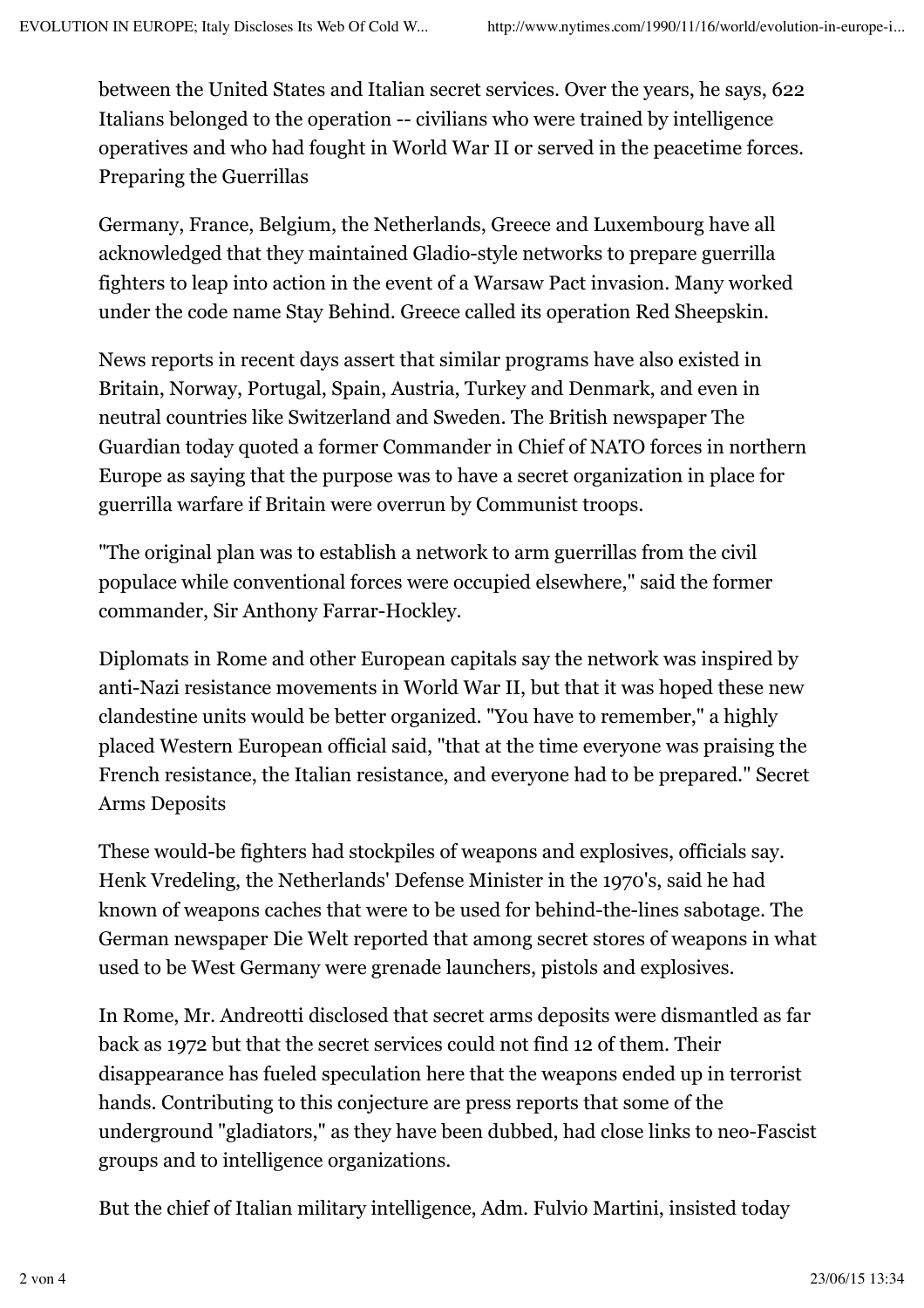that Operation Gladio had no ties to right-wing groups and that its only purpose was to resist invasion.

"Not one of the 622 was ever involved in any conspiracies or plots," Admiral Martini said in testimony before the parliamentary commission. Varied From Country to Country

It appears that Gladio operations varied from country to country. Many worked within a NATO framework, but some -- the Netherlands, for example -- say their resistance fighters were organized purely as a national force.

In some countries, the networks were shut down years ago. Greece's Socialists say that they discovered theirs when they took power in 1981, finally abolishing it and rounding up weapons in 1985. In France, President Francois Mitterrand said this week that it was he who eliminated the French branch, but he did not say when.

Even in countries like Italy where Gladio remains in force, its members seem to have little fighting spirit left. 'Gladiators' Still Recruited

New "gladiators" are still recruited, and two members of Parliament say they visited a military base on the island of Sardinia where guerrilla training exercises were held last spring. But Admiral Martini told the investigating commission that nearly three-fourths of the 622 members were over the age of 50, or were dead.

Nevertheless, the network continues, and several officials reported that a supervisory committee of European secret services met in Brussels only a month ago.

Nourishing conspiracy theories are assertions from key European leaders that they knew nothing about the operation until recently. Joseph Luns, who was NATO secretary general from 1971 to 1984, said he had never heard of it. Belgium's Defense Minister, Guy Coeme, told a radio station today that "things were hidden from me"

Admiral Martini told the lawmakers that some Italian Prime Ministers were also kept in the dark. Indeed, as the Gladio story began to unfold, Italy's only two postwar Prime Ministers not to come from the conservative Christian Democratic Party -- Bettino Craxi, a Socialist, and Giovanni Spadolini, a Republican -- insisted that the disclosures came as news to them. Agreement With U.S. Agencies

There were other disturbing developments for Italian politicians and journalists, who as a group demonstrate a cultivated taste for intrigue and a slender faith in